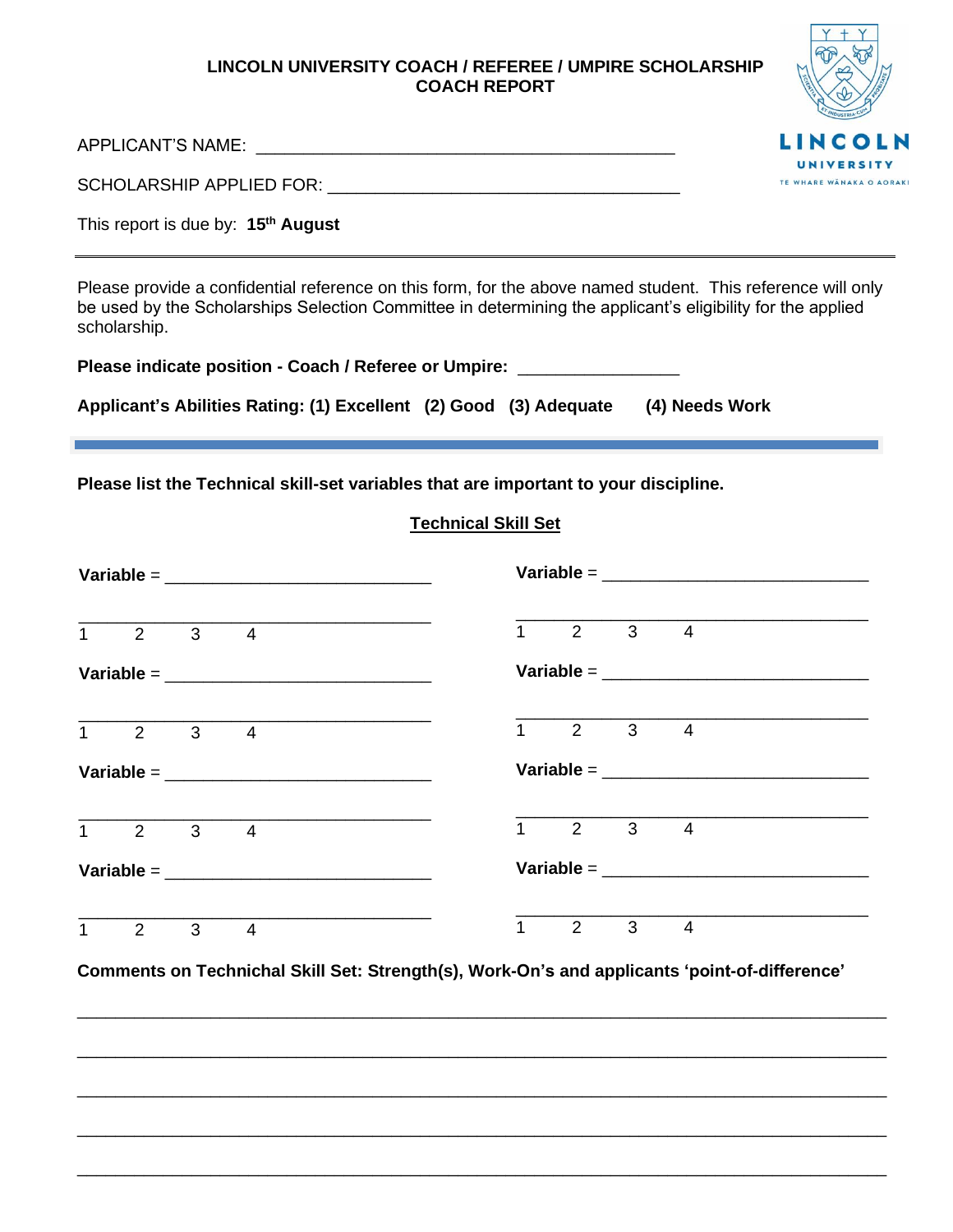Please list the Communication-set variables that are important to your discipline.

# **Communication Skill Set**

|                             |                                |                     | Variable = $\frac{1}{2}$ = $\frac{1}{2}$ = $\frac{1}{2}$ = $\frac{1}{2}$ = $\frac{1}{2}$ = $\frac{1}{2}$ = $\frac{1}{2}$ = $\frac{1}{2}$ = $\frac{1}{2}$ = $\frac{1}{2}$ = $\frac{1}{2}$ = $\frac{1}{2}$ = $\frac{1}{2}$ = $\frac{1}{2}$ = $\frac{1}{2}$ = $\frac{1}{2}$ = $\frac{1}{2}$ = $\frac{1}{$ |                            |                |                                       |                     |                                            |  |
|-----------------------------|--------------------------------|---------------------|--------------------------------------------------------------------------------------------------------------------------------------------------------------------------------------------------------------------------------------------------------------------------------------------------------|----------------------------|----------------|---------------------------------------|---------------------|--------------------------------------------|--|
|                             | $1 \quad 2 \quad 3 \quad 4$    |                     |                                                                                                                                                                                                                                                                                                        |                            |                | $1 \quad 2 \quad 3 \quad 4$           |                     |                                            |  |
|                             |                                |                     | Variable = $\_$                                                                                                                                                                                                                                                                                        |                            |                |                                       |                     | Variable = $\_$                            |  |
|                             | $1 \qquad 2 \qquad 3 \qquad 4$ |                     |                                                                                                                                                                                                                                                                                                        |                            |                | $1 \t2 \t3 \t4$                       |                     |                                            |  |
|                             |                                |                     | Comments: Strength(s), Work-On's and players 'point-of-difference'                                                                                                                                                                                                                                     |                            |                |                                       |                     |                                            |  |
|                             |                                |                     |                                                                                                                                                                                                                                                                                                        |                            |                |                                       |                     |                                            |  |
|                             |                                |                     |                                                                                                                                                                                                                                                                                                        | <b>Physical Attributes</b> |                |                                       |                     |                                            |  |
|                             |                                |                     |                                                                                                                                                                                                                                                                                                        |                            |                | $3 \quad \blacksquare$<br>$3^{\circ}$ | 4<br>$\overline{4}$ |                                            |  |
|                             | 2                              | 3                   | 2 ـ ـ ـ 1 ـ ـ 1 ـ ـ 1 ـ Dn-Court/Field Explosiveness-Speed-Agility<br>On-Court/Field Explosiveness-Speed-Agility ـ ـ 1 ـ ـ 2<br>Physical 'potential' for their position if given the opportunity for further development<br>4                                                                          |                            |                |                                       |                     |                                            |  |
|                             |                                |                     | Variable or Score = $\frac{1}{2}$                                                                                                                                                                                                                                                                      |                            |                |                                       |                     | Variable or Score = $\frac{1}{2}$          |  |
|                             |                                | $2 \quad 3 \quad 4$ |                                                                                                                                                                                                                                                                                                        |                            | $1 \quad \Box$ | $2^{\sim}$                            |                     | $3 \qquad 4$                               |  |
| 1<br>$1 \quad \blacksquare$ |                                |                     | Variable or Score = $\frac{1}{2}$                                                                                                                                                                                                                                                                      |                            |                |                                       |                     | Variable or Score = ______________________ |  |

Comments: Strength(s), Work-On's and applicants 'point-of-difference'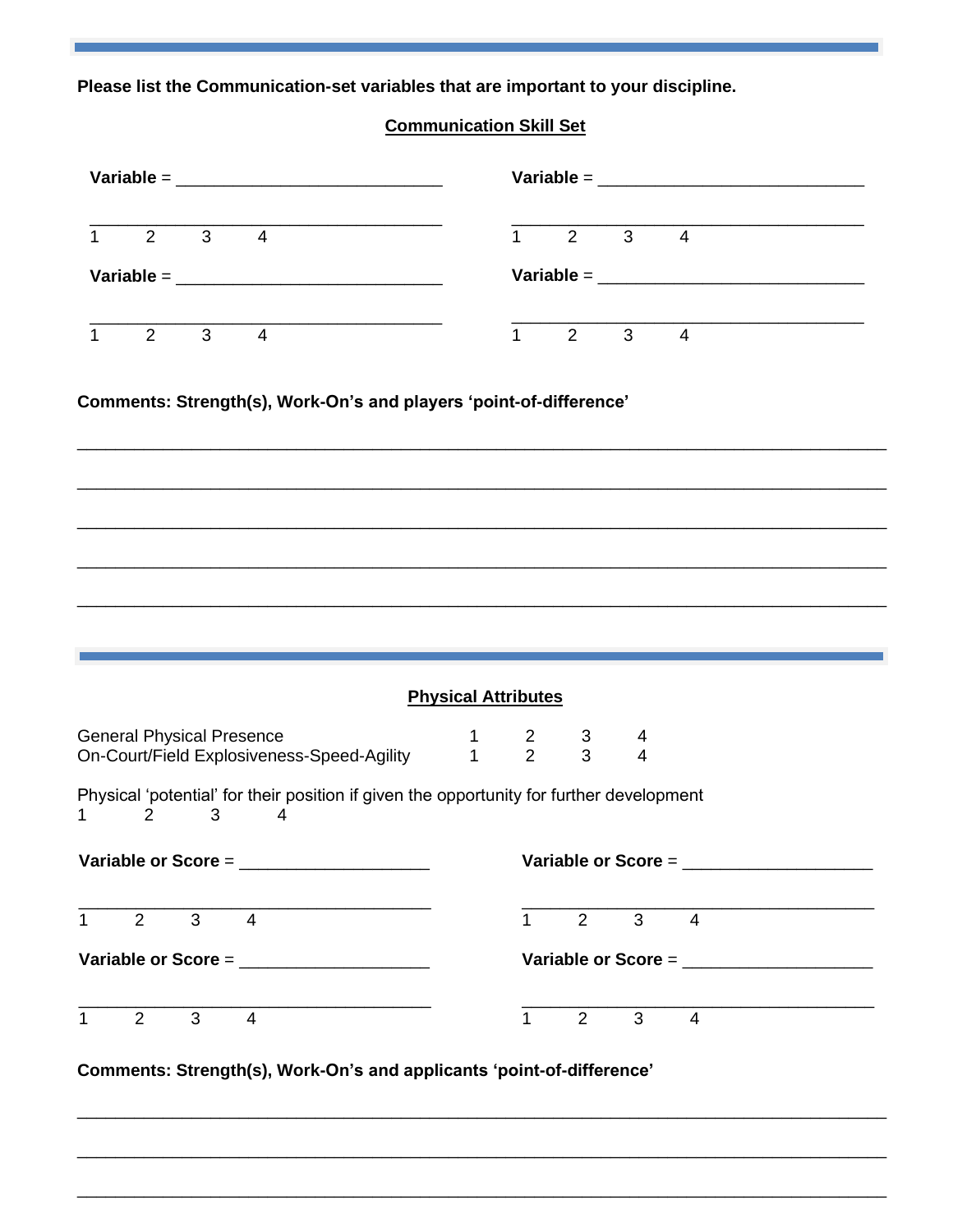# **Performance Character**

### **Performance Focus**:

*The ability to remain focussed on competition related tasks and to be able to perform at a consistently high level.*

1 2 3 4

# **Performance Review/Growth Mind-Set**:

*An attitude that is open and willing to learn. The ability to learn from competitions and take these learnings to the next training or event. Willingness to try something that could result in failing.*

1 2 3 4

### **Resilience**:

*The ability to "bounce back" and adapt and respond positively to negative events or difficult experiences.* 1 2 3 4

## **Grit - Work Ethic**:

*Is intrinsically motivated and passionate, and has the dedication, determination and discipline required, particularly to training, to reach their potential.* 1 2 3 4

### **Sport – Life Balance / Personal Development**:

*Spends appropriate amounts of time on non-sport interests such as family, friends, career, education, work, spirituality etc. Can switch off and relax away from sport as appropriate.* 1 2 3 4

\_\_\_\_\_\_\_\_\_\_\_\_\_\_\_\_\_\_\_\_\_\_\_\_\_\_\_\_\_\_\_\_\_\_\_\_\_\_\_\_\_\_\_\_\_\_\_\_\_\_\_\_\_\_\_\_\_\_\_\_\_\_\_\_\_\_\_\_\_\_\_\_\_\_\_\_\_\_\_\_\_\_\_\_\_

\_\_\_\_\_\_\_\_\_\_\_\_\_\_\_\_\_\_\_\_\_\_\_\_\_\_\_\_\_\_\_\_\_\_\_\_\_\_\_\_\_\_\_\_\_\_\_\_\_\_\_\_\_\_\_\_\_\_\_\_\_\_\_\_\_\_\_\_\_\_\_\_\_\_\_\_\_\_\_\_\_\_\_\_\_

\_\_\_\_\_\_\_\_\_\_\_\_\_\_\_\_\_\_\_\_\_\_\_\_\_\_\_\_\_\_\_\_\_\_\_\_\_\_\_\_\_\_\_\_\_\_\_\_\_\_\_\_\_\_\_\_\_\_\_\_\_\_\_\_\_\_\_\_\_\_\_\_\_\_\_\_\_\_\_\_\_\_\_\_\_

\_\_\_\_\_\_\_\_\_\_\_\_\_\_\_\_\_\_\_\_\_\_\_\_\_\_\_\_\_\_\_\_\_\_\_\_\_\_\_\_\_\_\_\_\_\_\_\_\_\_\_\_\_\_\_\_\_\_\_\_\_\_\_\_\_\_\_\_\_\_\_\_\_\_\_\_\_\_\_\_\_\_\_\_\_

\_\_\_\_\_\_\_\_\_\_\_\_\_\_\_\_\_\_\_\_\_\_\_\_\_\_\_\_\_\_\_\_\_\_\_\_\_\_\_\_\_\_\_\_\_\_\_\_\_\_\_\_\_\_\_\_\_\_\_\_\_\_\_\_\_\_\_\_\_\_\_\_\_\_\_\_\_\_\_\_\_\_\_\_\_

## **Comments: Strength(s), Work-On's and applicants 'point-of-difference'**

## **Moral Character**

#### **Self-Awareness**:

*Is aware of personal strengths and work-ons and works to improve oneself.* 1 2 3 4

#### **Awareness of Others**:

*Is aware of and understands others, their impact on others, and works to build effective relationships with other people.* 1 2 3 4

#### **Accountability - Self-Reliance**:

*Can take responsibility for what they have control over, be self-empowered and reliable. Is organised, well prepared, punctual, can problem solve effectively and doesn't need to be constantly supervised.*

1 2 3 4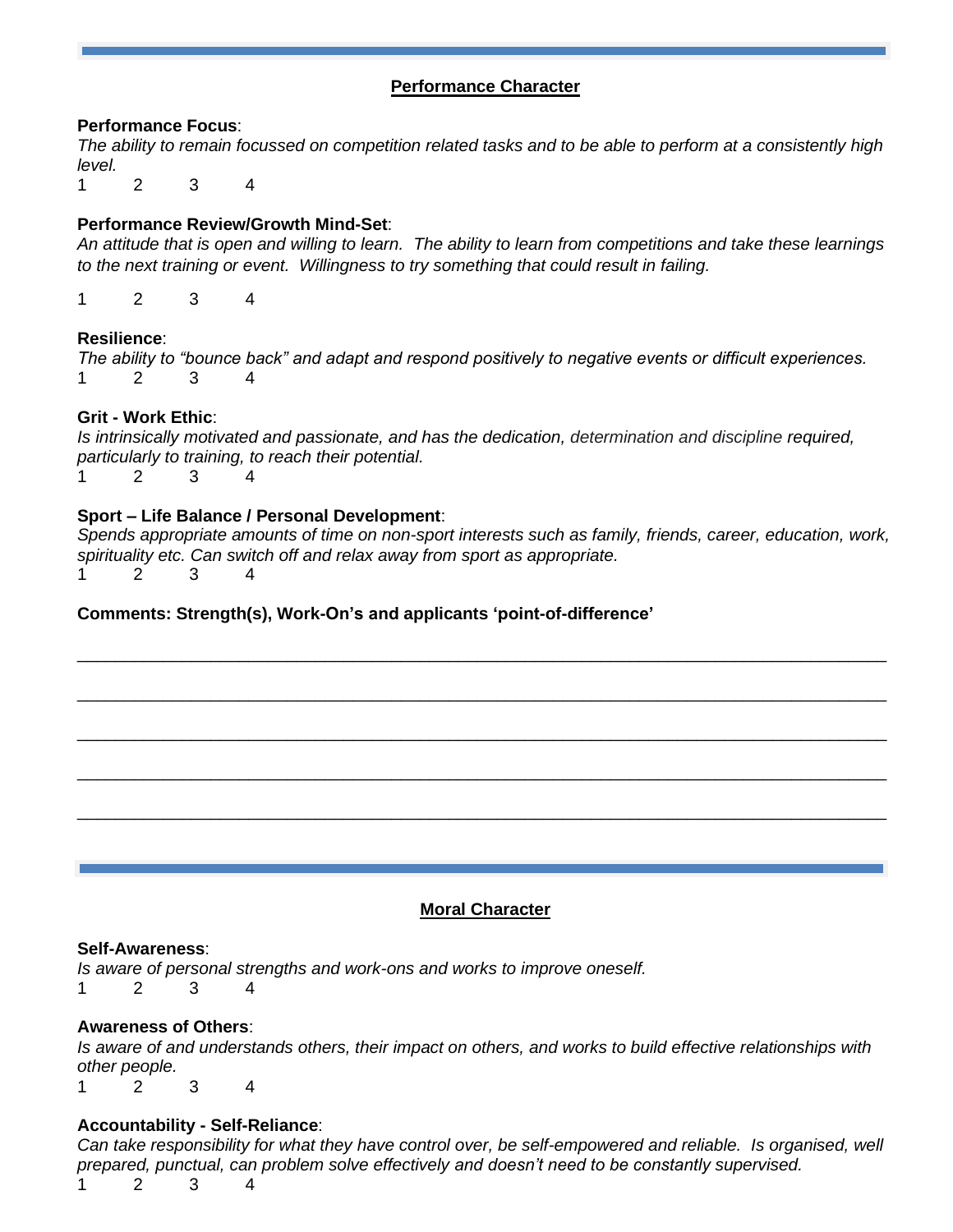#### Team Person:

Where appropriate, contributes well to team cohesion and adheres to team values and protocols.  $\mathbf{1}$  $\overline{2}$ 3  $\overline{4}$ 

# Integrity:

Honest and consistent of character, trustworthy.  $\mathbf{1}$ 2  $\mathbf{3}$  $\overline{4}$ 

Comments on Moral Character: Strength(s), Work-On's and applicants 'point-of-difference'

# **Future Prediction**

Based on the applicant's current abilities and potential for growth, what level do you believe they are capable of achieving and why?

Do you know of any limiting factors or injuries that may reduce their ability for potential growth, if so please comment below: